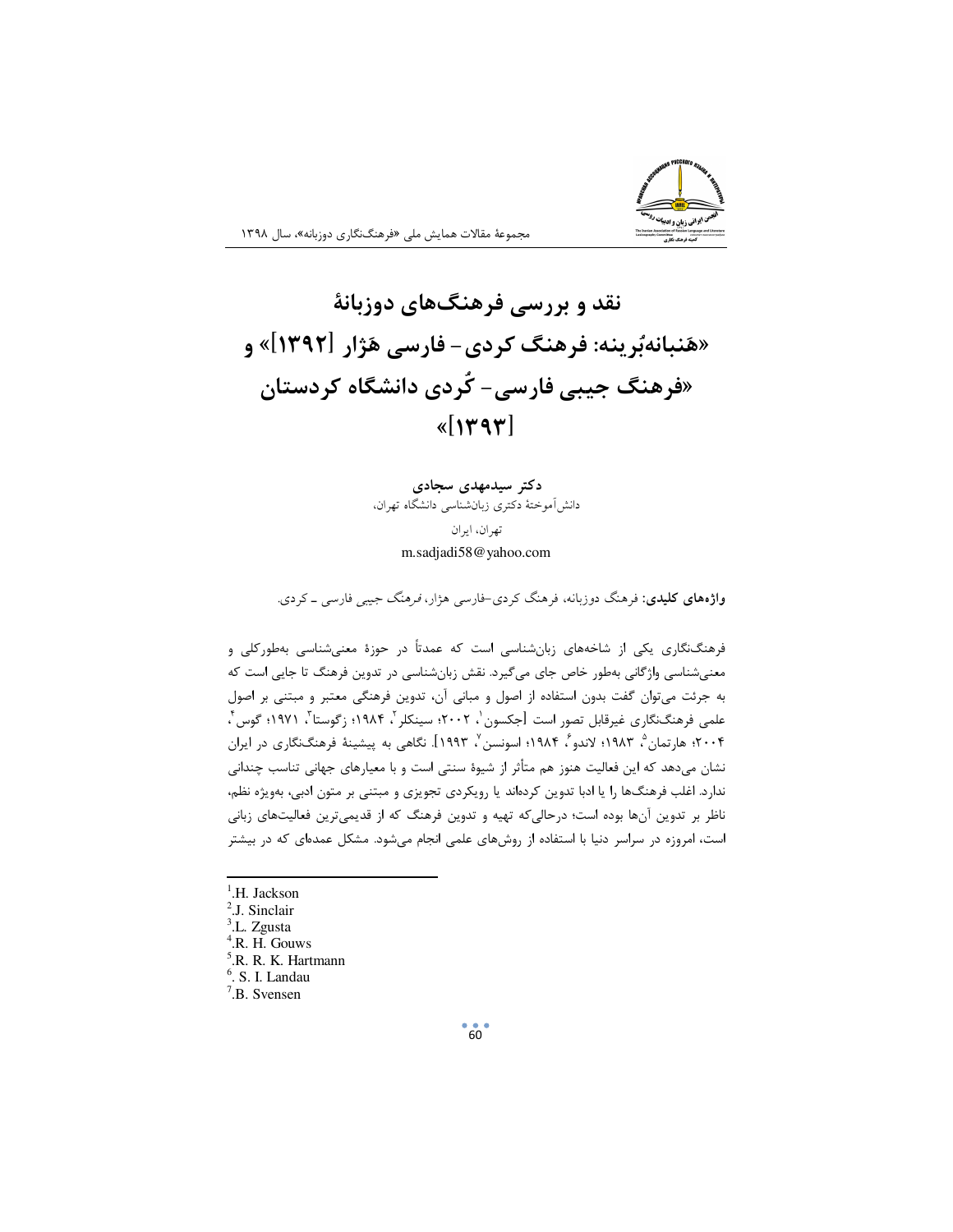فرهنگها دیده میشود، نداشتن روش علمی و توجه نکردن به مبانی زبانشناختی است. شاید علت اصلي اين امر، جوان و نوپا بودن علم زبانشناسي در دنيا و به تبع آن در ايران باشد [قطره، ۱۳۸۶]. هدف این مقاله، نقد و بررسی ساختار (کلان<sup>٬</sup> و خرد<sup>۲</sup>) فرهنگهای دوزبانهٔ «هَنبانهبُرینه<sup>۳</sup>: فرهنگ کردی- فارسی هَژار<sup>۴</sup> اشرفکندی، ۱۳۹۲]» و «فرهنگ جیبی فارسی- کُردی دانشگاه کردستان [مردوخ٫وحانی، ۱۳۹۳]» با تکیه بر اصول و روشهای زبانشناختی فرهنگنگاری است<sup>۹</sup>.

«هَنبانهبُرینه: فرهنگ کردی- فارسی هَژار» فرهنگ، عمومی است که برای اولین بار در سال ۱۳۶۹ چاپ شده است و نخستین فرهنگ کردی- کردی منتشرشده در ایران است [شرفکندی، ۱۳۹۲: نه ده]. این در حالی است که عنوان فرهنگ «کردی- فارسی» است و در صفحهٔ ده از آن به عنوان فرهنگ کردی به کردی و فارسی) نیز یاد شده است. آنچه در عمل دیده میشود و در صفحهٔ هفدهم به آن اشاره شده، این است که برای هر واژهٔ کردی نخست معنی آن به کردی (عمدتاً بهصورت مترادف) و سپس برابر نهاد فارس<sub>ح</sub>اش آمده است. «فرهنگ جیبی فارسی- کُردی دانشگاه کردستان» نیز فرهنگی عمومی و آخرین کتاب و گزیدهای از سری فرهنگهای فارسی- کردی موسوم به «دانشگاه کردستان» با حدود هجده هزار و پانصد سرواژهٔ متداول تر و بیش از سه هزار ترکیب اسمی و فعلی و حدود پنجاهوپنج هزار معادل کردی است. اذعان شده است که در انتخاب برابرهای کردی اولویت به واژههای وارد در زبان ادبی داده شده است و در صورت نبود، از دیگر گویشهای کردی میانی و سپس به ترتیب از کرمانجی (شمالی) و کلهری (جنوبی) و هورامی استفاده شده است. شرح هر مدخل هم به زبان کردی است [مردوخ روحانی، ۱۳۹۳: پنج، شش]. همانگونه که بیان شد، از هورامی بهعنوان آخرین گزینه در انتخاب برابرنهادها استفاده شده است. این در حالی است که همانگونه که در ادامه میآید، هورامی گونهای کردی نیست، اگر گونهای کردی هم فرض شود، ادبیات غنی و مهمی نسبت به دیگر گویشها دارد [اُرانسکی ٔ، ۱۳۸۶: ۱۴۶ آساطوریان ٬ ۱۳۷۴: ۴۵- ۴۸] و این با ادعای فرهنگنگار مبنی بر اولویت با واژههای وارد در زبان ادبی در انتخاب برابرنهادها مغایرت دارد.

كلانساختار فرهنگ عبارت است از ساختار و نظام درونی كل فرهنگ اعم از مدخلها^، فهرست نشانهها، جدولها و هر آنچه بهعنوان نوعی اطلاع در فرهنگ ذکر میشود [هارتمان، ۱۹۸۳: ۹۱]. در بسیاری از فرهنگها کلانساختار شامل آرایش الفبایی مدخلهاست؛ یعنی فهرستی از مدخلها که بر

- macrostructure
- <sup>2</sup>. microstructure

<sup>۳</sup>. هنبانه بورينه

<sup>۴</sup>. هژار

<sup>0</sup>. نگارنده، زبانور بومی زبان هَورامی و بر کردی نیز مسلط است.

- <sup>6</sup>. M. Oranskij <sup>7</sup>. G. Asatrian
- $\frac{8}{3}$ . entry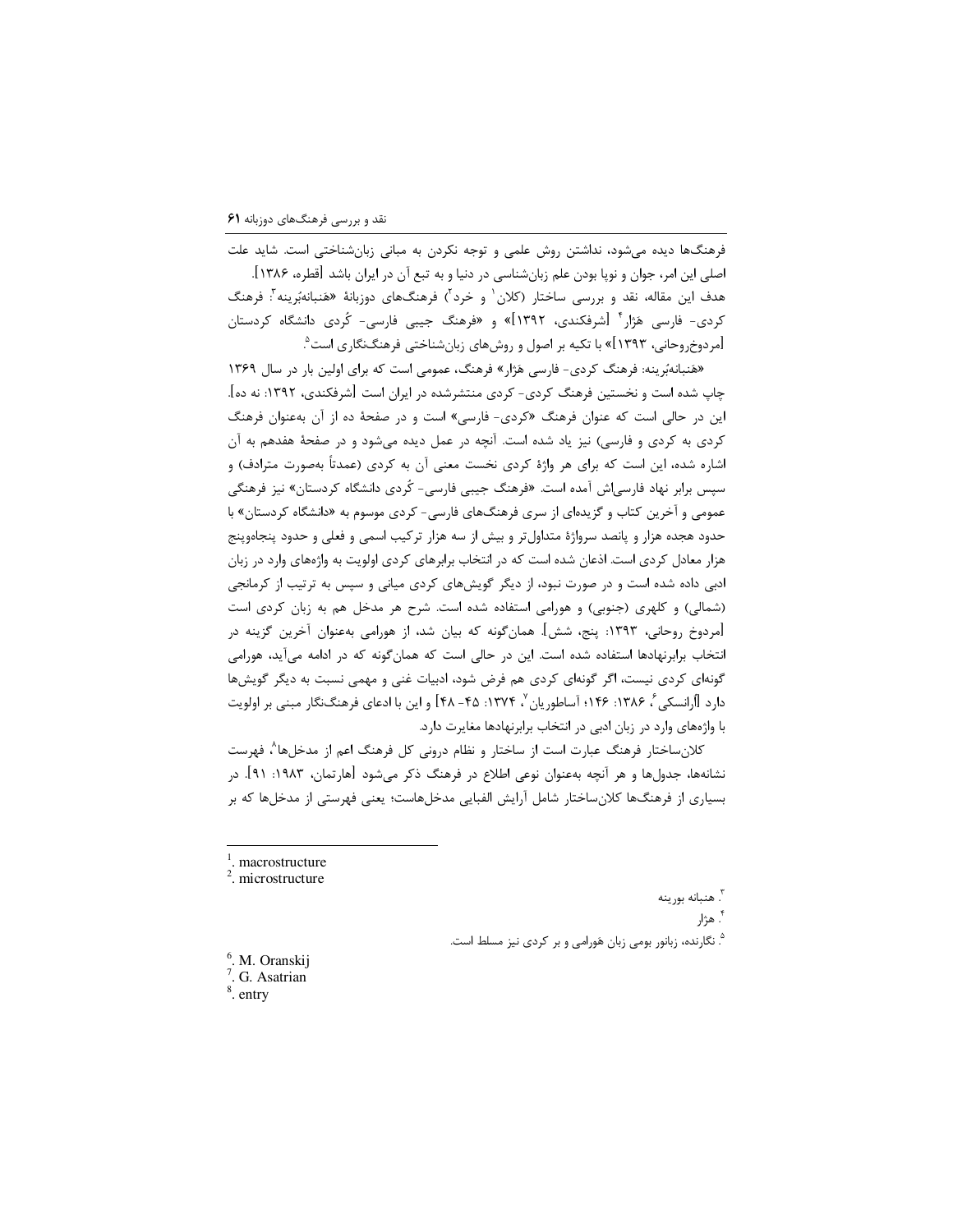حسب صورت نوشتاری و به ترتیب الفبایی مرتب شدهاند. مهمترین فعالیتهای مربوط به بخش کلان-ساختار فرهنگ عبارتاند از: تهيهٔ پيكرهٔ زباني ٰ، انتخاب واحدهاي واژگاني ٰ، طبقهبندي مدخلها به اصلي َّ و فرعي ٔ و مرتبسازي آنها [قطره، ۱۳۸۶: ۷۲ و ۷۳]. خردساختار فرهنگ نيز عبارت است از طرح و ساختار داخلی هر مدخل که متشکل از اطلاعات ریز و دقیق دربارهٔ واحدهای واژگانی است [هارتمان، ۱۹۸۳: ۹۴]. خردساختار با توجه به نوع و اهداف فرهنگ تعیین میشود. در فرهنگهای عمومی معمولاً مهمترین اطلاعاتی که برای واحدهای واژگانی ارائه میشود و خردساختار را تشکیل می-دهد، عبارتاند از: املا، تلفظ، مقولهٔ دستوری، اطلاعات سبکی، کاربردی و تاریخی، معنا و تعریف، شاهد/ مثال و اطلاعات ریشهشناختی. در برخی فرهنگها ممکن است اطلاعات دیگری نیز ذکر شود مانند اطلاعات تصريفي، مترادفها و متقابلهاي واحدهاي واژگاني [مالم5كجائر °، ١٩٩١: ٢٩۴]، مشخص كردن مرز تکواژها، استفاده از تصاویر برای واژهها، ذکر معادل واژه در زبان مقصد، پرهیز از بررسیهای ریشه-شناختی [سبزعلیپور و نیک $\mathcal{P}_{\mathbf{A}}$ ۰٫ این دار این مقاله به تخصص فرهنگنگار، گونه ً شناسی (زبان، گویش، لهجه)، اشاره به گسترهٔ جغرافیایی گونهٔ زبانی و نیز روش گردآوری واژهها هم پرداخته است که میتوان آنها را در بخش کلانساختار فرهنگ جای داد.

بررسی کلان/ خردساختار این دو فرهنگ نشان میدهد که در تدوین آنها نگاهی سنتی و غیرتخصصی به فرهنگنگاری حاکم است. بهطورکلی اصول و موازین علمی فرهنگنگاری در آنها رعایت نشده است و بنابراین نمی توان آنها را فرهنگهایی علمی و معتبر دانست. مهم ترین و اساسی-ترین نقدی که بر آنها وارد است، مربوط به تخصص فرهنگنگاران است که سبب شده این فرهنگها ویژگیهای ساختاری یک فرهنگ علمی و معتبر را نداشته باشند؛ چراکه هیچکدام از فرهنگنگاران، زبان شناس نبودهاند. این موضوع برای این مهم است که همان گونه که پیش تر اشاره شد، امروزه فرهنگنگاری در سراسر دنیا با استفاده از روشهای علمی و با تکیه بر اصول و مبانی زبانشناختی انجام میشود بهگونهای که بدون توجه به این روشها و اصول و مبانی، تدوین فرهنگی علمی و معتبر امکان-پذیر نیست. بهعنوان نمونه، در هر دو فرهنگ از هَورامی بهعنوان گویش و حتی لهجهای از کردی یاد شده و بهصراحت گفتهاند که از واژهها و اصطلاحات زیادی از آن در این فرهنگها استفاده شده است بهویژه در نمونههایی که کردی برابرنهاد برای واژههای فارسی نداشته است. برخلاف ادعای این فرهنگ-نگاران، در این دو فرهنگ منظور از کردی در عمل فقط گونهای از آن یعنی کردی میانی (سورانی) است [شرفكندي، ١٣٩٢: يازده، هفده، سيوينج؛ مردوخروحاني، ١٣٩٣: شش]. اگر اين فرهنگنگاران زبان-شناس بودند و با دید زبانشناختی به موضوع مینگریستند، دچار این اشتباهات نمیشدند. این در حالی

- <sup>1</sup>. linguistic corpus
- <sup>2</sup>.lexical unit
- main.
- .secondary
- Malmkjaer
- $6.$  variety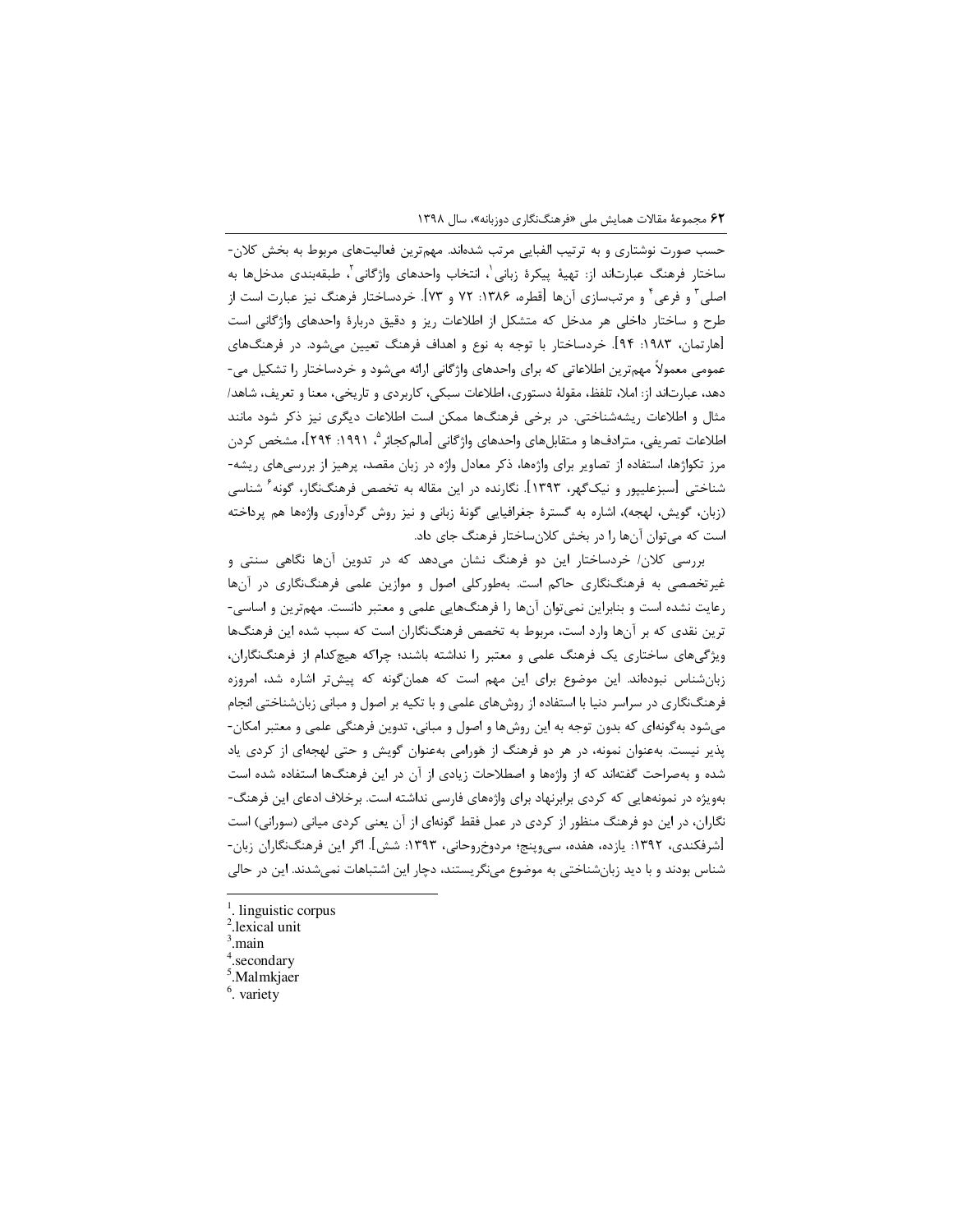است که هورامی نه تنها گویش و لهجهای از کردی نیست بلکه یک زبان مستقل ایرانی و متمایز از کردی است [مینورسکی'، ۱۹۴۳: ۷۵، ۸۸؛ مکنزی'، ۱۹۶۶: ۳، ۴ و ۱۹۶۱؛ پاول'ّ، ۲۰۰۳: ۶۱؛ آساطوریان'، ٢٠٠٩. ٤: گونتر °، ٢٠٠۴. ٨٨، ١٩١؛ اوشيا ً، ٢٠٠۴. ٣٩؛ ويندفور `، ٢٠٠٩. ٨٨٩؛ ليزنبرگ ^، ١٩٩٢: ١٨؛ دبیرمقدم، ۱۳۸۷: ۱۲۱ و ۱۳۹۲: ۷۹۴؛ سجادی، ۱۳۹۷]. نتایج نقد و بررسی این دو فرهنگ در جدول (۱) آمده است. برای این کار، دو فرهنگ یادشده بر اساس بخشهای

مختلف كلان/ خردساختار بررسي و ارزيابي شدهاند.

| فرهنگ جيبي<br>فارس <i>ی- کُ</i> ردی<br>دانشگاه<br>کر دستان | ھَنبانەبُرينە:<br>فرهنگ کردی-<br>فارسى هَژار | ويژگى                                 | ساختار     |
|------------------------------------------------------------|----------------------------------------------|---------------------------------------|------------|
|                                                            |                                              | تخصص فرهنگنگار                        |            |
|                                                            |                                              | گونەشناسى                             |            |
|                                                            |                                              | تهيهٔ پيکرهٔ زباني                    |            |
| ناقص                                                       | ناقص                                         | انتخاب واحدهاى واژگانى                |            |
| ناقص                                                       |                                              | طبقهبندي مدخلها به اصلي و فرعي        | كلانساختار |
| $^{+}$                                                     | $^{+}$                                       | مرتبكردن مدخلها                       |            |
| ناقص                                                       | ناقص                                         | روش گردآوري واژەها                    |            |
|                                                            |                                              | اشاره به گسترهٔ جغرافیایی گونهٔ زبانی |            |
| $^{+}$                                                     | ناقص                                         | نوشتن راهنما برای استفاده از فرهنگ و  |            |
|                                                            |                                              | شرح نشانههای اختصاری                  |            |
| $^{+}$                                                     | $^{+}$                                       | املا                                  |            |
| $^{+}$                                                     |                                              | تلفظ                                  | خردساختار  |

جدول ۱

 $<sup>1</sup>$ . V. Minorsky</sup>

<sup>2</sup>. D. N. Mackenzie

<sup>3</sup>.L. Paul

<sup>4</sup>.G. Asatrian

<sup>5</sup>. M. M. Gunter

<sup>6</sup>.M. T. O'Shea

 $7.$ G. Windfuhr

<sup>8</sup>. M. Leezenberg

\* «+» و «-» به ترتیب نشانهٔ رعایت کردن و رعایت نکردن آن ویژگی است. در نمونههایی که یک ویژگی تا حدودي، نه كامل، رعايت شده باشد، از واژهٔ «ناقص» استفاده شده است.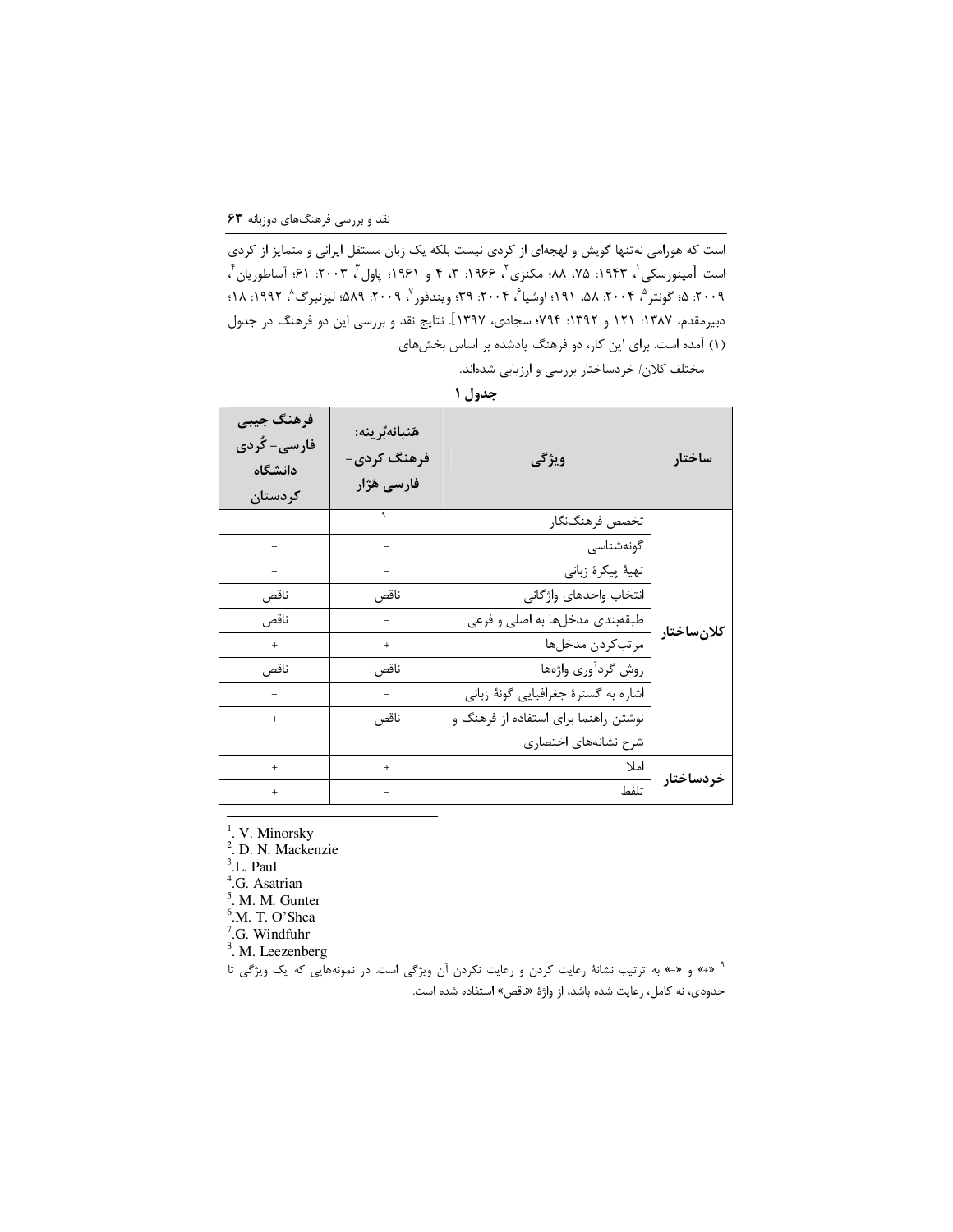۶۴ مجموعهٔ مقالات همایش ملی «فرهنگنگاری دوزبانه»، سال ۱۳۹۸

| فرهنگ جيبي<br>فارس <i>ی- کُ</i> ردی<br>دانشگاه<br>كردستان | هَنبانهُبُرِينه:<br>فرهنگ کردی-<br>فارسى هَژار | ويژگى                          | ساختار |
|-----------------------------------------------------------|------------------------------------------------|--------------------------------|--------|
| $+$                                                       |                                                | مقولهٔ دستوری                  |        |
| ناقص                                                      |                                                | اطلاعات سبکی، تاریخی و کاربردی |        |
| $+$                                                       |                                                | نبود معنا و تعريف              |        |
| ناقص                                                      |                                                | شاهد/ مثال                     |        |
| $+$                                                       | $^{+}$                                         | پرهيز از ريشەشناسى             |        |
|                                                           |                                                | استفاده از تصاویر برای واژهها  |        |
|                                                           |                                                | مشخص كردن مرز تكواژها          |        |
| $+$                                                       | ناقص                                           | ذكر معادل واژه در زبان مقصد    |        |

## **References**

منابع

- ۱. آساطوریان، گارنیک (۱۳۷۴). «قوم گوران»، ترجمهٔ ماریا آیوازیان *نشریهٔ علوم انسانی ایران*-شناخت، ش ۱، ۳۱ - ۶۴
- ۲. أرانسكي، يوسيف م. (۱۳۸۶). *زبان هاي ايراني*. ترجمهٔ علىاشرف صادقي. تهران: انتشارات سخن.
- ۳. دبیرمقدم، محمد (۱۳۸۷). «زبان، گونه، گویش و لهجه: کاربردهای بومی و جهانی»*. مجله ادب-*پژوهي، ش۵، ۹۱ – ۱۲۸.
	- ۴. ... (۱۳۹۲). ر*دهشناسی زبانهای ایرانی*، ج ۲: *زبان اورامی*. تهران: سمت.
- ۵. سبزعلیپور، جهاندوست و سیده فاطمه نیکگهر (۱۳۹۳). «فرهنگنگاری گویشی مطالعهٔ موردی: بررسی فرهنگنگاری در گیلکی». *زبان پژوهی، س ۶، ش* ۱۱، ۶۵-۹۶.
- ۶. سجادی، سیدمهدی (۱۳۹۷). «هورامی: زبان، گویش یا لهجه و جایگاه آن در میان زبانهای ایرانی». *زبانها و گویشهای ایرانی (ویژهنامهٔ فرهنگستان)*، ش ۹، ۸۹- ۱۱۴.
- ۷. شرفکندی، عبدالرحمن (۱۳۹۲). *هەنبانەبورینە:* فرهنگ *کردی- فارسی هەژار.* چاپ نهم. تهران: سروش.
- ۸. قطره، فریبا (۱۳۸۶). «نقش زبانشناسی در فرهنگنویسی امروز». *فرهنگنویسی،* ۱، (۱)، ۶۸-۹۳.
- ۹. مردوخ٫وحانی، محمدماجد (۱۳۹۳). *فرهنگ جیبی فارسی- کُردی دانشگاه کردستان.* چاپ دوم. سنندج: دانشگاه کردستان.